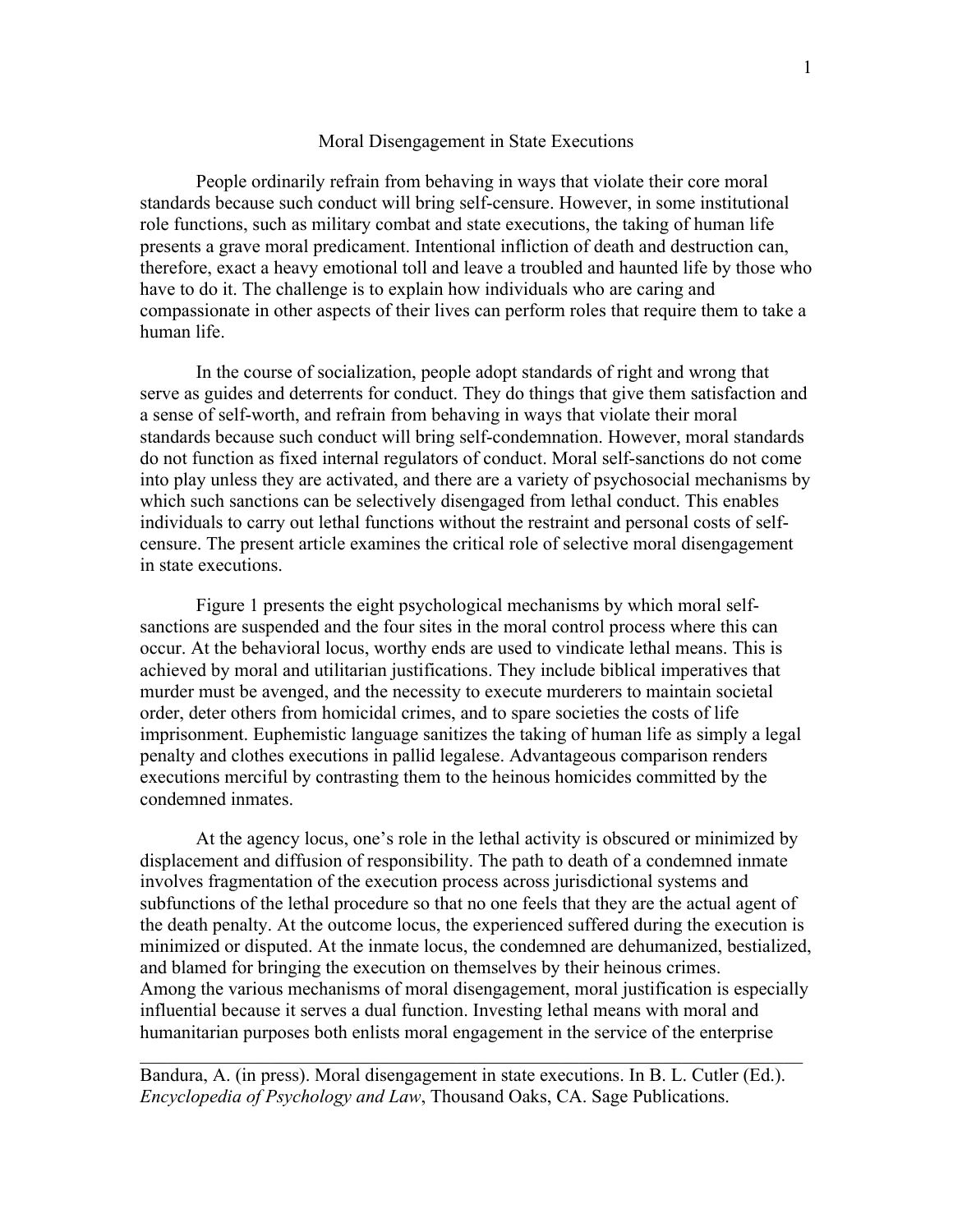and disengages self-censure for those who have to implement the deathly means. The mechanisms usually work in concert. Moreover, they operate at the social systems level as well as at the individual level.

Moral disengagement is enlisted at each of the three levels in the application of the death penalty – at the societal, judicial, and execution levels. At the societal level, moral disengagement eases the public's qualms about the use of executions for capital offenses. The higher the moral disengagement the stronger the public support for the death penalty. Moral concerns are mitigated when state executions are viewed in the abstract under the sanitized label of "capital punishment."

Those who favor the death penalty are far removed from its implementation in the execution chamber. It is a graver moral predicament for jurors who make decisions that sentence a person to death. Craig Haney identified the unique conditions built into the sentencing process that enable jurors to sentence a person to death. These conditions reflect the various modes of moral disengagement. Because of the widespread public support for state executions, most members are already favorably disposed to the death penalty through repeated societal justifications. Politicians trade on it. Individuals who unalterably oppose the death penalty are eliminated when the jury is impaneled. Attorneys battle over the personalization and dehumanization of defendants. As previously noted, displacement and diffusion of responsibility for the execution also figure prominently in the sentencing process. Jurors view their decisions as compelled by the sentencing instructions rather than as a personal decision. This displacement of responsibility is aided by prosecutors who often present them with misleading and forced choices on capital sentencing.

Jurors not only minimize their personal responsibility for their collective decision but play down its consequences as well. They contend that Appellate judges will ultimately decide the question. They also believe that, even if the death sentence is upheld, the execution is unlikely to happen. "They don't put you to death. You sit on death row and get old." The weakening of moral engagement by distal role in the execution process is captured by Sara Rimer in the remarks of a retiring warden. "If jurors had to draw straws to see who was going to pull the switch or start the lethal injection, there wouldn't be as many executions.

The gravest moral predicament is faced by executioners who have to kill a human up close and by their own hand. Unless they suspend moral self-sanctions for the intentional taking of a human life, they would have difficulty doing it, and would be burdened by a troublesome legacy were they to do so. Michael Osofsky, Albert Bandura and Philip Zimbardo examined, in three penitentiaries, the pattern of moral disengagement in three subgroups of prison personnel depending on the type and degree of their involvement in the execution process. Prison guards who had no involvement in the execution process, and were thus spared a grave moral predicament, exhibited little moral disengagement. Members of the support team, who provide solace to the families of the victim and the inmate, disavowed moral disengagement. Members of the execution team, who perform key roles in the execution itself, enlisted all of the modes of moral disengagement. They adopted biblical, economic, and societal security justifications for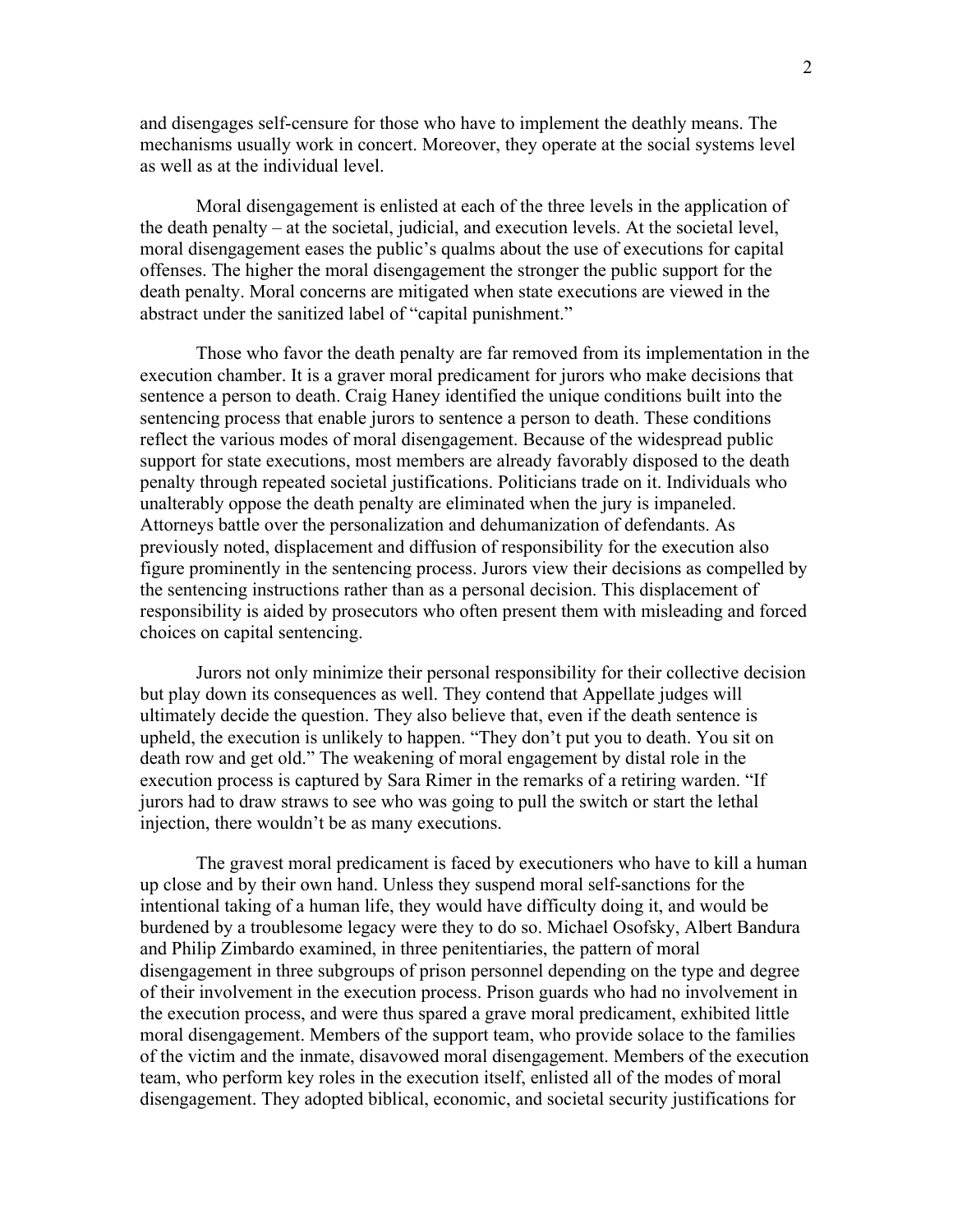the death penalty, ascribed subhuman qualities to condemned inmates, and disavowed a sense of personal agency in the taking of life. In the course of providing ameliorative aid, the support personnel hear the families of the victims recount the brutal ways in which their loved ones were murdered. As a consequence, members of the support team change from moral engagers to moral disengagers with increasing participation in executions.

The members of the execution team see themselves as doing society's work as in any other job in an institutional service facility. Their focus is on performing the subfunctions proficiently. To negate moral self-sanctions, executioners seek solace in the dignity of the process and in the view that condemned killers have a degraded aspect to their nature and executing them will protect the public. The executioners described the desensitization through routinization: "No matter what it is, it gets easier over time. The job just gets easier." The routinization is fostered by a sense of duty and professionalism in carrying out the executions. However, some were distressed by the fact that they no longer were perturbed by their deadly activity: "The hardest thing for me is that the first one really affected me and the next two to three didn't. It affected me that it didn't affect me."

Executions are achieved through the collective effort of many people, each efficiently performing a small part. Responsibility for the executions is displaced to societal policies, the dictate of the law, and jurors' decisions. As one of the guards put it, his job is simply to carry out the order of the state. "It's not up to me to say yea or nay. That's for the judges and juries. I'm not a part of the deal-making process. I'm here to do the job."

The institutional arrangement diffuses the agentic subfunctions across a variety of individuals, each performing only a small bit in the division of labor. The strap-down is accomplished by highly fractionated, diffused responsibility. Each member straps a particular part of the body: left leg, right leg, left arm and torso, right arm and torso, head. They approach their task with a strong sense of technical responsibility. "We each have a small role on the team. We carry out a job for the state." Fragmentation structurally builds a low sense of personal responsibility into the death penalty system. The moral disengagement power of diffusion of responsibility through task fractionalization is reflected in the remarks of a guard in San Quentin who strapped down the offenders' legs to the death chair in 126 executions. "I never pulled the trigger," he said, "I wasn't the executioner."

The executioners relied on a variety of strategies to manage the emotional aspects of a worklife that requires them to put a person to death. Construing executions as serving high moral and societal purposes spared them a heavy emotional toll. "I wouldn't do it at all if it didn't feel right. I'd stop if I felt it were against my morals and the bible." Societal legal sanctions had similar effects: "According to the law this was justified. I never felt pain or sorrow." Depersonalization of the relationship with condemned inmates was another ameliorative strategy: "It makes it really stressful getting to know the inmates. By not knowing them, you can do your job. Getting to know them makes it tough." Inmates' expressed attitudes of cruelty also made it easier to execute them: "Some of the inmates talk about killing people like eating a bag of potato chips. That makes it easier."